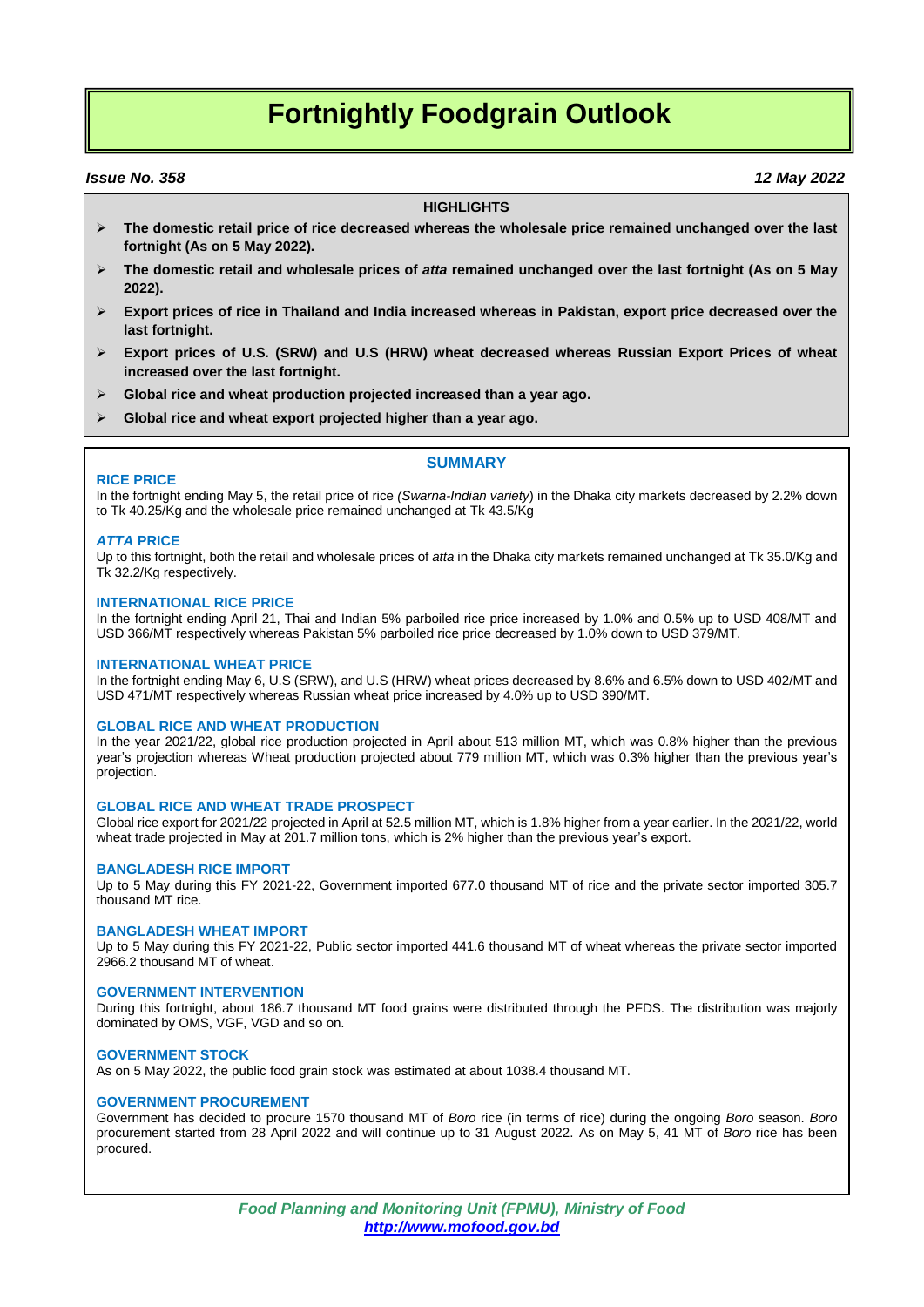# **1. Domestic price: coarse rice and** *atta*

#### **Figure 1: Change in prices of Coarse Rice (Dhaka) Figure 2: Change in prices of** *Atta* **(Dhaka)**



*Source: Department of Agricultural Marketing (DAM), MIS&M (DG Food). Source: Department of Agricultural Marketing (DAM), MIS&M (DG Food).*

### **Table 1: Rice and** *Atta* **price changes (Dhaka city)**

|           |             | change in %            |        |                 |        |                |        |  |
|-----------|-------------|------------------------|--------|-----------------|--------|----------------|--------|--|
|           |             | over last<br>fortnight |        | over last month |        | over last year |        |  |
|           | <b>RICE</b> |                        |        |                 |        |                |        |  |
| retail    | 43.50       |                        | $-2.2$ |                 | -6.5   |                | $-6.3$ |  |
| wholesale | 40.25       |                        | 0.0    |                 | $-5.3$ |                | $-3.0$ |  |
|           | <b>ATTA</b> |                        |        |                 |        |                |        |  |
| retail    | 35.00       |                        | 0.0    |                 | $-1.4$ |                | 20.    |  |
| wholesale | 32.20       |                        | 0.0    |                 | 0.1    |                | 26.3   |  |

*Source: DAM; Arrows indicate the direction of price change: red if a more than a 5% annual or 1% monthly/fortnightly rise, green if more than a 5% annual or a 1%monthly/fortnightly Decrease; yellow otherwise, the yearly change is calculated fortnight to fortnight.*

#### *ATTA*

Up to this fortnight, both the retail and wholesale prices of *atta* in the Dhaka city markets remained unchanged at Tk 35.0/Kg and Tk 32.2/Kg respectively. Over the last month, the retail price of *atta* in the Dhaka city markets decreased by 1.4% and the wholesale price remained unchanged. The point-to-point retail and wholesale prices were 20.7% and 26.3% higher respectively comparing to the corresponding period of the last year.

# **2. International price**

**Figure 3: Rice wholesale price in Dhaka and Kolkata Figure 4: Wheat wholesale price in Dhaka and and FOB Prices in relevant international markets FOB Prices in relevant international markets** 



*Source: For average weekly FOB prices: USDA, FAO, Jackson Sons& Co. (London) Lid and Agrimarket Weekly. For average wholesale prices: Department of Agriculture Marketing, Govt. of Bangladesh and Department of Consumer Affairs, Government of India*

#### **RICE**

In the fortnight ending April 21, Thai and Indian 5% parboiled rice price increased by 1.0% and 0.5% up to USD 408/MT and USD 366/MT respectively whereas Pakistan 5% parboiled rice price decreased by 1.0% down to USD 379/MT. As on 6 May 2022, West Bengal parboiled rice price decreased by 0.3% down to USD 339/MT whereas the Dhaka city wholesale price of rice decreased by 0.9% down to USD 460/MT.

#### **WHEAT**

In the fortnight ending May 6, U.S (SRW), and U.S (HRW) wheat prices decreased by 8.6% and 6.5% down to USD 402/MT and USD 471/MT respectively whereas Russian wheat price increased by 4.0% up to USD 390/MT.

Note: DAM has not been updating the price of wheat of the Dhaka city markets since September 2020.



#### **RICE**

During this fortnight, the retail price of rice *(Swarna-Indian variety*) in the Dhaka city markets decreased by 2.2% down to Tk 40.25/Kg and the wholesale price remained unchanged at Tk 43.5/Kg. Over the last month, the retail and wholesale prices of rice in the Dhaka city markets also decreased by 6.5% and 5.3% respectively. The point-to-point retail and wholesale prices were 7.4% and 3.0% lower respectively than that of the corresponding period of the last year.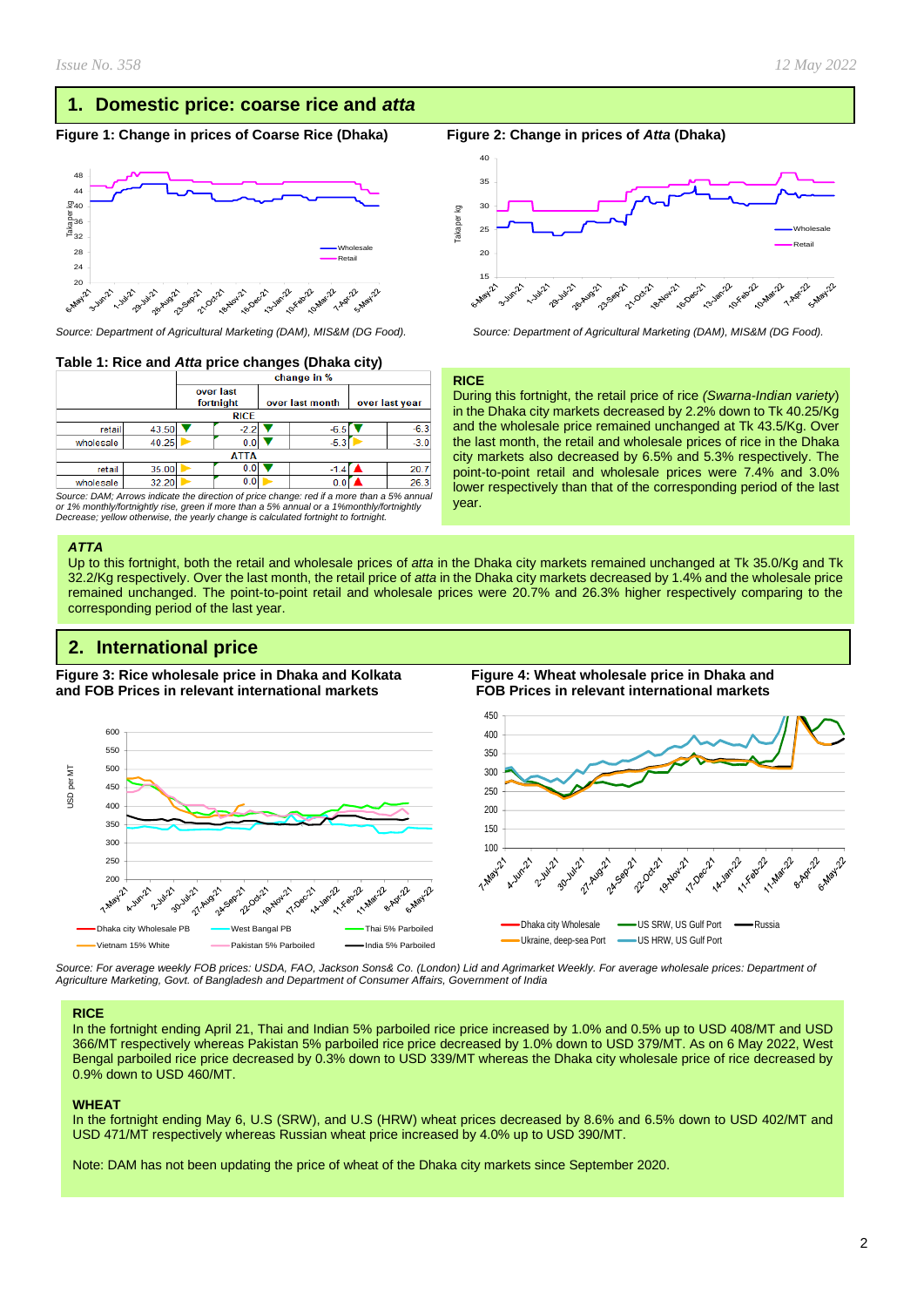#### **Table 2: Chicago Board of Trade SRW Futures (USD/MT)**

| change | <b>MAY (K22)</b> | <b>JUL (N22)</b> | <b>SEP (U22)</b> | <b>DEC (Z22)</b> | <b>MAR (H23)</b> |
|--------|------------------|------------------|------------------|------------------|------------------|
| 29-Apr | 384              | 388              | 389              | 389              | 389              |
| 6-Mav  | 403              | 407              | 408              | 409              | 409              |
| change | 5.1%             | 5.0%             | 4.9%             | 5.1%             | 5.2%             |

**Table 3: Kansas Board of Trade HRW Futures (USD/MT)**

| change | MAY (K22) | <b>JUL (N22)</b> | <b>ISEP (U22)</b> | <b>DEC (Z22)</b> | <b>MAR (H23)</b> |
|--------|-----------|------------------|-------------------|------------------|------------------|
| 29-Apr | 402       | 406              | 407               | 408              | 407              |
| 6-May  | 426       | 430              | 431               | 433              | 419              |

*Source: U.S. Wheat Associates Weekly Price Report, Conversion rates: 1USD/bu = 36.743 USD/MT* change 5.9% 5.9% 5.8% 6.0% 3.0%

# **3. Global production and stock**

#### **Table 4: Rice world production and stock (million MT)**

| <b>RICE</b>   | 2019/20 | 2020/21 | 2021/22<br>forecast | change 2021/22<br>over 2020/21 |
|---------------|---------|---------|---------------------|--------------------------------|
| Production    | 499     | 509     | 513                 | 0.8%                           |
| Ending stocks | 182     | 187     | 189                 | 1.0%                           |

 *Source:* **USDA (Grain: World Markets and Trade, April 2022)**

#### **RICE**

Global rice production in April 2021/22 projected about 513 million MT, which was 0.8% higher than the previous year's projection. Global production predicted down from the previous production but larger than a year earlier. Downward revisions were made for Brazil, Columbia the EU and Indonesia. Ending stocks in April 2021/22 projected about 189 million MT, which was 1.0% higher than the previous year (USDA, April 2022).

# **4. Global trade**

#### **Table 6: Main rice annual exporters (million MT milled)**

|                    | 2019/20 | 2020/21 | 2019/20-<br>2020/21<br>change | 2021/22<br>projected | 2020/21-<br>2021/22<br>change |  |
|--------------------|---------|---------|-------------------------------|----------------------|-------------------------------|--|
| Thailand           | 5.71    | 6.06    | 6%                            | 6.80                 | 12%                           |  |
| Vietnam            | 6.17    | 6.27    | 2%                            | 6.50                 | 4%                            |  |
| <b>USA</b>         | 2.86    | 2.92    | 2%                            | 2.78                 | $-5%$                         |  |
| Pakistan           | 3.93    | 3.93    | $0\%$<br>D                    | 4.35                 | 11%                           |  |
| India              | 14.58   | 21.19   | 45%                           | 21.00                | $-1%$                         |  |
| <b>Others</b>      | 12.07   | 11.26   | $-7%$                         | 11.11                | $-1%$                         |  |
| <b>World total</b> | 45.31   | 51.62   | 14%                           | 52.54                | 1.8%                          |  |

#### **Table 7: Main wheat annual exporters (million MT)**

| $10000$ $1.10011$ wheat annual exporters (minion may |         |         |                               |                      |                               |  |  |  |
|------------------------------------------------------|---------|---------|-------------------------------|----------------------|-------------------------------|--|--|--|
|                                                      | 2019/20 | 2020/21 | 2019/20-<br>2020/21<br>change | 2021/22<br>projected | 2020/21-<br>2021/22<br>change |  |  |  |
|                                                      |         |         |                               |                      |                               |  |  |  |
| <b>USA</b>                                           | 26.39   | 26.70   | 1%                            | 21.50                | $-19%$                        |  |  |  |
| European Union                                       | 39.79   | 29.74   | $-25%$                        | 34.00                | 14%                           |  |  |  |
| Canada                                               | 22.99   | 27.72   | 21%                           | 15.50                | $-44%$                        |  |  |  |
| Australia                                            | 10.12   | 19.72   | 95%                           | 27.00                | 37%                           |  |  |  |
| Ukraine                                              | 21.02   | 16.85   | $-20%$                        | 19.00                | Δ<br>13%                      |  |  |  |
| Russia                                               | 34.49   | 39.10   | 13%                           | 33.00                | $-16%$                        |  |  |  |
| <b>Others</b>                                        | 39.62   | 38.91   | $-2\%$                        | 51.74                | 33%                           |  |  |  |
| <b>World total</b>                                   | 194.41  | 198.74  | 2%                            | 201.74               | 2%                            |  |  |  |

*Source:* USDA (Grain: World Markets and Trade, April 2022) *rice and wheat; arrows indicate The Direction of export quantities Change: red if more than 10% change from previous year,* yellow more than 5% and green lessthan5% change. For rice, 2019/20 is calendar year 2020,<br>2020/21 is calendar year 2021, 2021/22 is calendar year 2022 and so on. All Wheat futures prices were up this week. CBOT SRW wheat futures price this week gain \$19/MT from last week's prices to end at \$403/MT. Similarly, KCBT hard red winter (HRW) futures also gain \$24/MT from last week's prices to close at \$426/MT (Wheat Associates, May 2022) (Table-2 & 3).

#### **WHEAT**

Global wheat production in April 2021/22 projected about 779 million MT, which was 0.3% higher than the previous year's forecast. Global production is up this month primarily on larger crops in Argentina and Pakistan, slightly offset by reductions in the EU. Ending stocks in April 2021/22 projected about 278 million MT, which was 4.2% lower than the previous year (USDA, April 2022).

#### **Table 5: Wheat world production and stock (millionMT)**

| Wheat             | 2019/20 | 2020/21 | 2021/22<br>forecast | change 2021/22<br>over 2020/21 |
|-------------------|---------|---------|---------------------|--------------------------------|
| <b>Production</b> | 762     | 776     | 779                 | 0.3%                           |
| Ending stocks     | 297     | 291     | 278                 | $-4.2%$                        |

*Source:* **USDA (Grain: World Markets and Trade April 2022)**

#### **RICE**

- Global rice export for 2021/22 projected in April at 52.54 million MT, which is 1.8% higher than the forecast of a year earlier (USDA, April 2021).
- Global rice trade in the calendar year 2022 is projected up overall from the previous forecast but down from the yearearlier record.
- Global trade is up this month due to a larger exports in India and Thailand as well as a higher imports in Malaysia.

#### **WHEAT**

- In the 2021/22, world wheat trade projected in April at about 201.74 million tons, which is 2% higher than the previous year's export (USDA, May 2022).
- As, Russia and Ukraine accounted for 28% of global wheat exports, due to the conflict between the countries, global prices rose. Exports for the Black Sea region are anticipated to be acutely impeded, as Ukraine's ports have remained closed since the last week of February. With substantial disruptions to trade in this region, part of the global demand will be picked up by India and Australia, which have ample tradable supplies and are competitively priced. (USDA, April 2022).

With global exports down this month, major wheat importers will have to ration demand if they are unable to find alternative suppliers or are willing to pay the higher prices. As major importers, Egypt and Turkey have lowered their import revisions. An offsetting part of these revisions is an increase in imports for Belarus and Kazakhstan as they are a part of the Eurasian Economic Union (EAEU) that is excluded from the Russian wheat export quota and can receive imports by rail (USDA, April 2022).